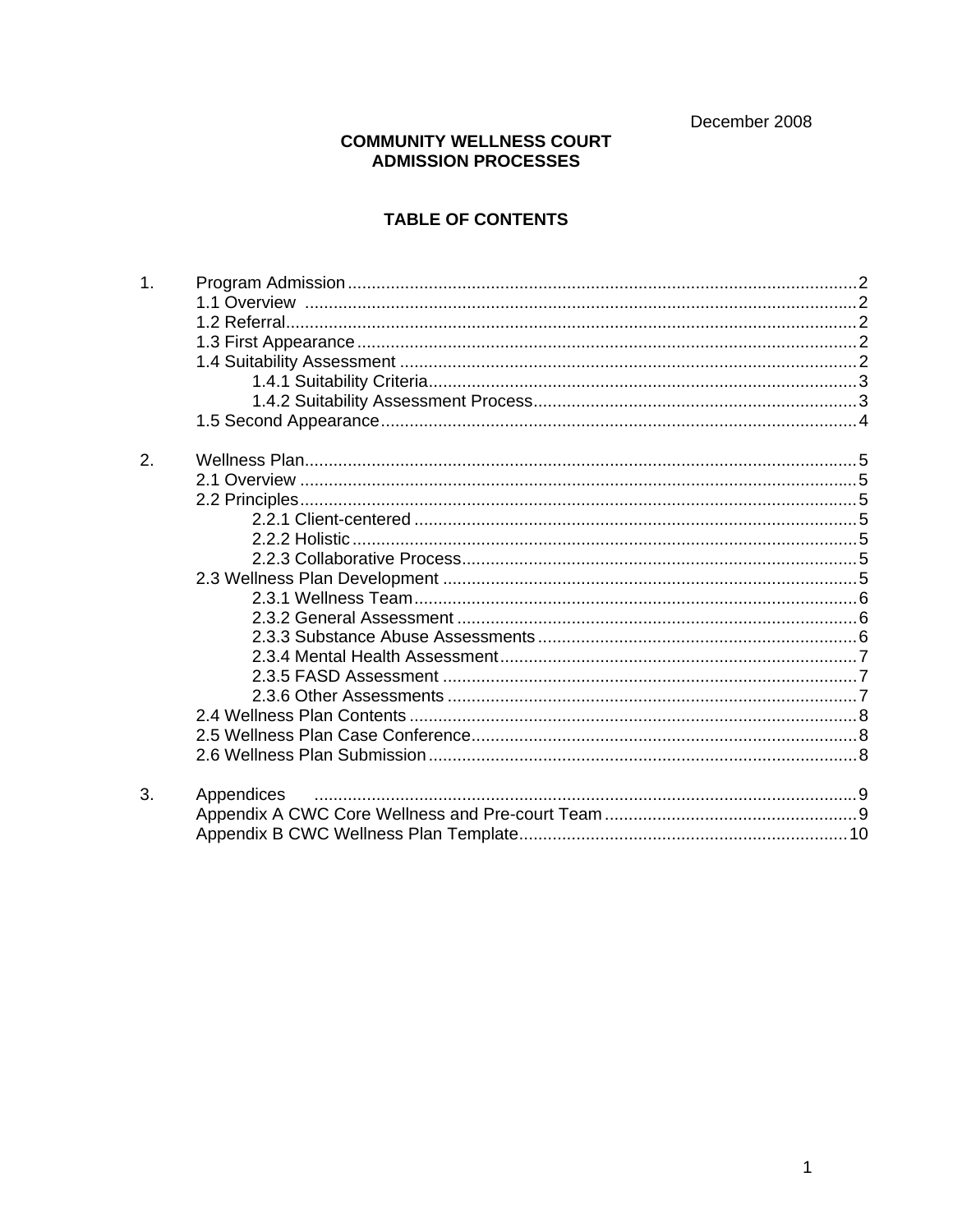# **1. Program Admission**

### 1.1 Overview

The Yukon Community Wellness Court (CWC) is an opt-in court program. Clients are referred to, or make application into the program. Application or referral does not guarantee acceptance. In most cases, the screening phases will proceed via an integrated and consultative approach involving those in the CWC core wellness team and through discussions at the pre-court meeting.

A description of members involved in the various teams can be found in Appendix A.

### 1.2 Referral

Any person or organization can refer a client to the CWC. Referral sources can include: RCMP, defence counsel, Aboriginal Court Workers, and community groups or organizations. An offender may also self-refer, or be referred by family or a support person.

To refer a client, a referral form must be received by the Adult Probation Office. This form serves as an opportunity to flag for the Primary Case Manager (PCM) those clients who may benefit from supports early on in the CWC program. The form specifically targets clients who may have FASD, or clients who wish to have support from their First Nation or other community. The receipt of support is voluntary.

### 1.3 First Appearance in CWC

In order for a client to be admitted into the CWC, he or she must meet both legal and suitability criteria (see item 1.4.1 below). In general, decisions related to the admissibility of an individual will be based on a collaborative approach between members of the CWC pre-court team.

At the client's first appearance in the CWC, Crown requests an order for the client to undergo a suitability assessment. The matter is adjourned two weeks to the next CWC date to allow the assessment to take place.

#### 1.4 Suitability Assessment

In the suitability assessment stage the client is screened for their suitability to participate in the CWC. A further objective of the suitability assessment stage is to assess issues necessary to facilitate the client's participation in the CWC, including housing and any physical and mental health concerns.

Suitability is defined as meeting four criteria:

- 1. Having a wellness-related problem.
- 2. Being sufficiently motivated to make changes in their life.
- 3. Accepting responsibility for their behaviour.
- 4. Accepting the authority of the Court and the guidance and direction of their CWC Wellness Team.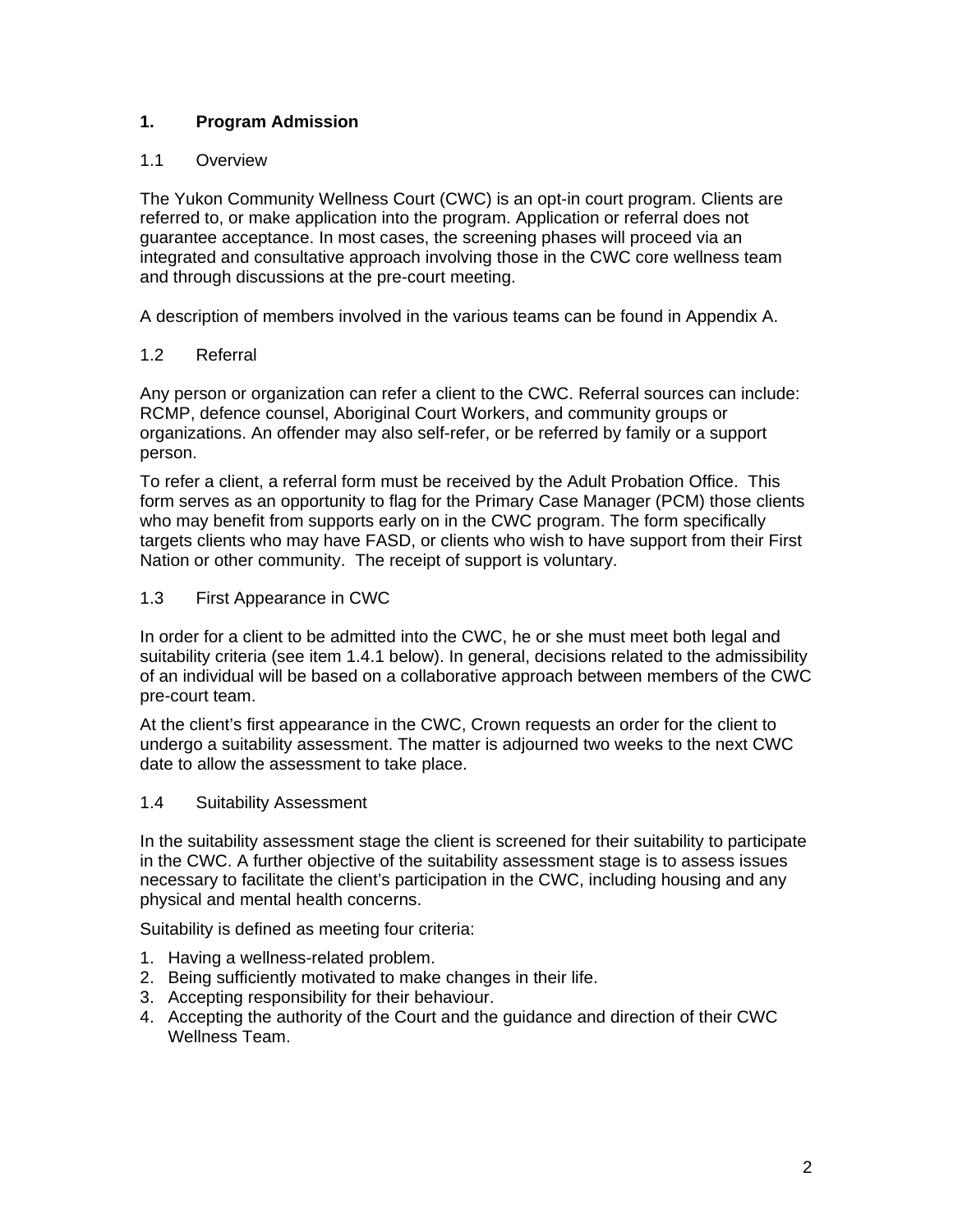#### 1.4.1 Suitability Criteria

The first criterion for acceptance into the CWC is having an identifiable wellness-related problem that includes one or more of the following: an addiction to alcohol and/or other drugs, a mental health problem, and/or FASD. These presenting issues should be contributing to the client's criminal behaviour.

The second criterion is for the client to show some interest or motivation to make positive changes in his/her life. The client should clearly indicate that they are interested in addressing their addiction, and/or other identified wellness-related issues.

The third criterion is an acceptance of responsibility for their criminal behaviour. They should be willing to accept responsibility for the criminal offence(s) they are charged with and be prepared to enter a guilty plea.

The fourth criterion is a willingness to accept the authority of the court and the guidance and direction of the CWC Wellness Team (Appendix A). They must show both the capacity and a desire to work closely with members of their team to both develop their wellness plan and to complete it.

#### 1.4.2 Suitability Assessment Process

Over a two-week period, the client has appointments with their PCM for the purposes of assessing the four CWC suitability criteria. The PCM clearly explains the CWC process and the commitment that will be required of the client to find success.

The assessment will be guided by the CWC intake assessment form. Information collected will include the following:

- 1. Basic personal identification
- 2. Description of current offences/dispositions
- 3. Place of residence (shelter)
- 4. Community supports
- 5. Alcohol and/or other drug use and past treatment (general)
- 6. Mental health
- 7. Physical health
- 8. Cognitive impairments/developmental disabilities
- 9. Medication
- 10. Willingness to work with the treatment team
- 11. Motivation to make changes

The assessment form requires the PCM to indicate whether they have done a file review, talked to collateral contacts, and gathered relevant psychological, psychiatric and substance abuse assessments.

Throughout the process, the client's insight, supports and previous attempts at rehabilitation are considered to determine the client's level of motivation.

The screening is carried out by the PCM; however, s/he may seek input from the CWC mental health nurses, addictions counsellors, the CWC physician, and other service providers in the client's life.

If the client is of Aboriginal ancestry, and upon their permission, the PCM will seek input from the client's First Nation or from the Aboriginal Court Worker with the Council of Yukon First Nations.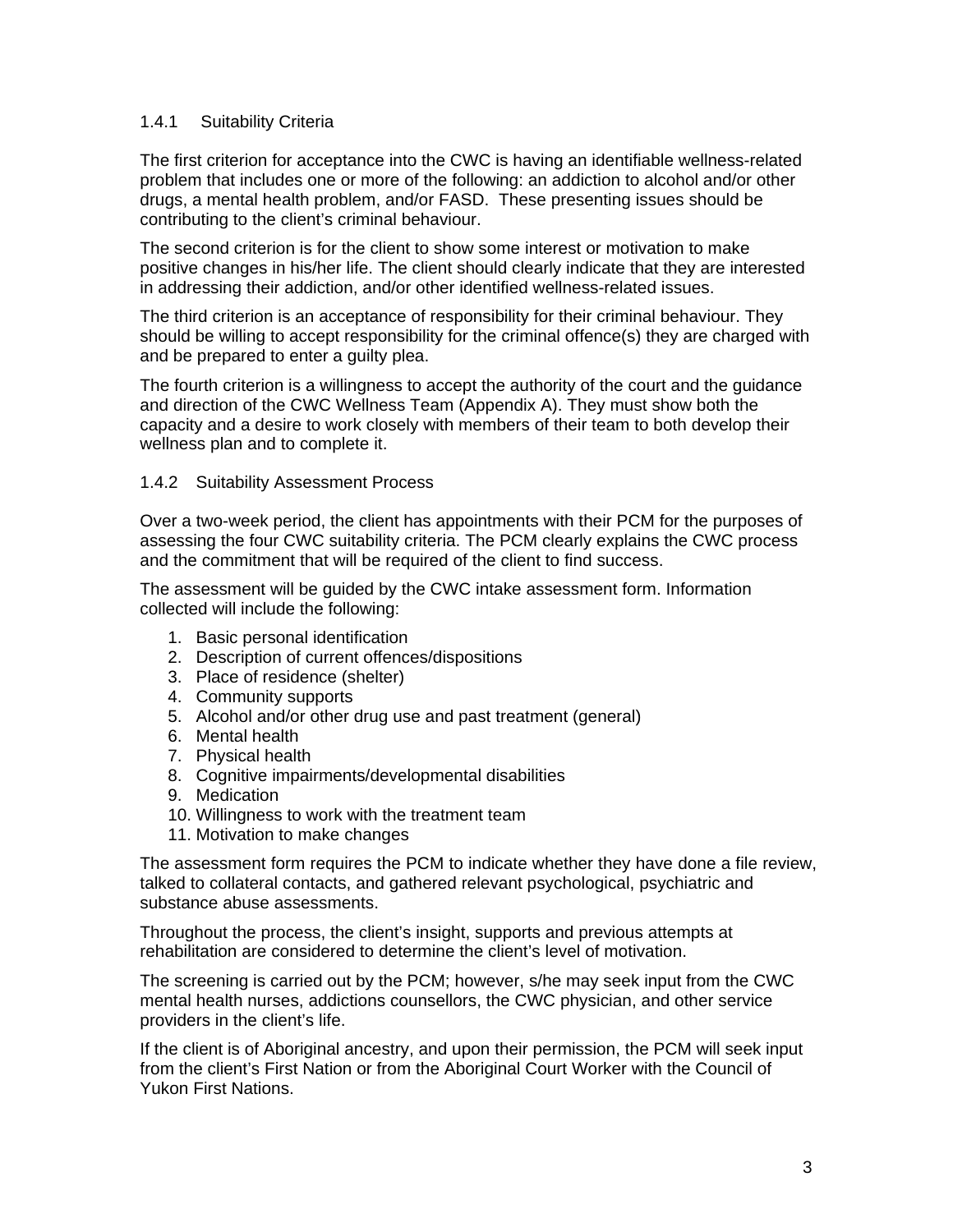It is expected that the screening will take approximately two weeks (10 working days) to complete. The assessment may take longer if matters are adjourned in court for more indepth assessments, or if the PCM is unable to meet with the client in a regular manner.

The PCM reports on the results of the suitability assessment at the pre-court meeting on the day or the client's next scheduled CWC appearance. The pre-court team reviews the findings and comes to general consensus on whether the client should be accepted into the CWC.

## 1.5 CWC Second Appearance

Barring any delays, at the client's second appearance Crown reports on the decision made at the pre-court meeting. Members of the core wellness team may be asked to provide the presiding judge with a verbal report.

If the client is accepted into the CWC, they must comply with the following admission requirements:

- 1. Entrance of a guilty plea;
- 2. Provision of a waiver in the approved form; and
- 3. Agreement to abide by specified bail conditions.

The client is formally welcomed into the CWC and they begin their Wellness Journey. The judge makes an order for the development of the client's wellness plan.

If a client does not meet the suitability and/or legal criteria, or if they decide not to opt into the CWC, their matters are adjourned to the appropriate court in the regular court stream.

#### **2. Wellness Plan**

#### 2.1 Overview

Once a client begins their Wellness Journey, the focus for the first few months is on further assessment, the early provision of some identified supports, and the development of the individual's personal Wellness Plan. The client works closely with their PCM and other members of the core wellness team to develop his/her plan. Depending on each client's needs, other service providers in the community may be part of the wellness team. Barring any delays, such as waiting for assessment reports from other professionals and challenges regarding the participation of the client, the plan is formally submitted to court within 60 days of when the plan was ordered.

#### 2.2 Wellness Plan Principles

The development of the wellness plan is at the heart of the CWC. Its development is defined by three principles: client-centred, holistic, and collaborative.

#### 2.2.1 Client Centered

The wellness plan is client-centered. The plan is individually tailored to the client's risks, needs, desires, and abilities and the client is involved in its development. The plan should be realistic, address the client's problem areas, and be agreeable to both the client and the wellness team.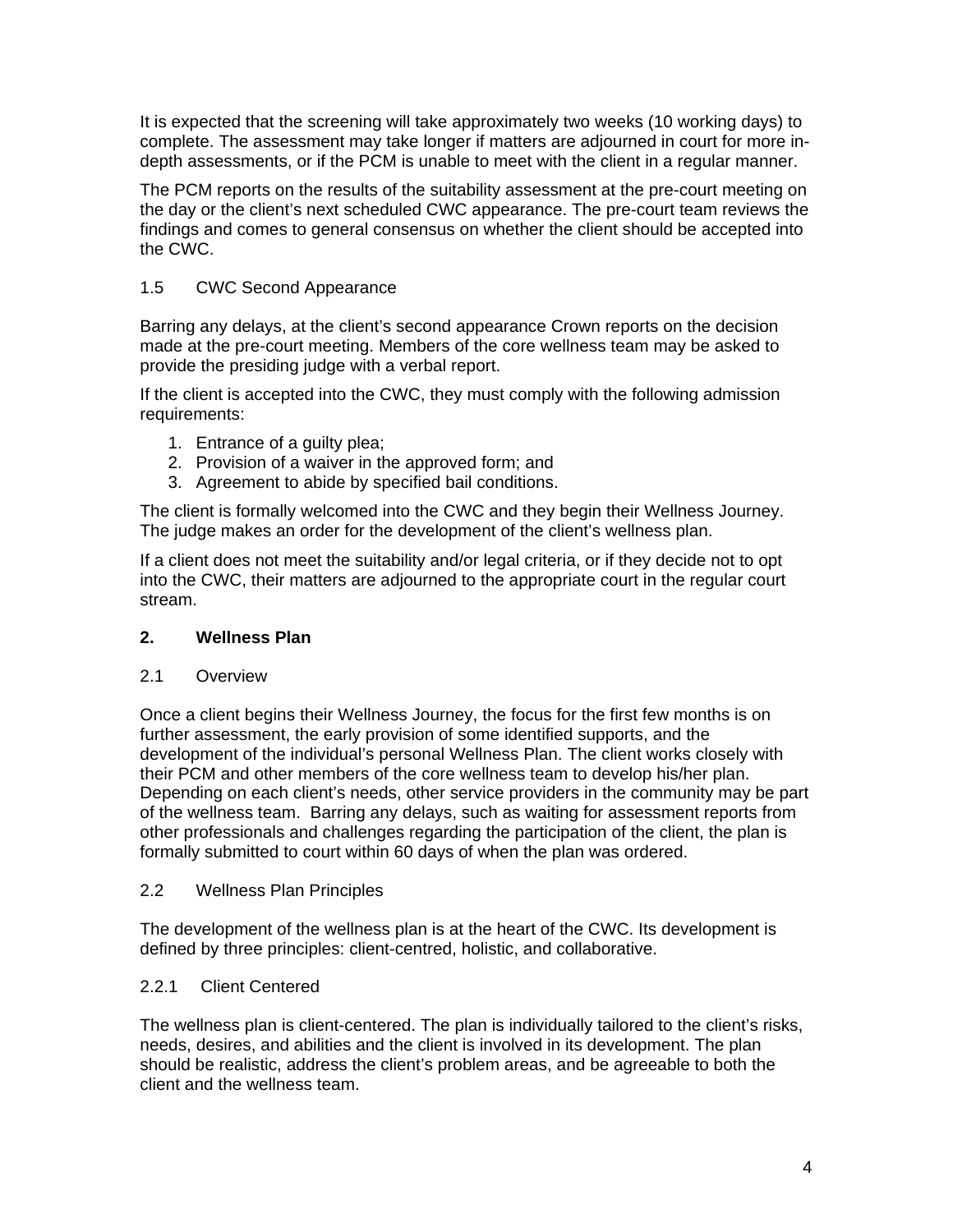#### 2.2.2 Holistic

Recognizing the various and many layers of challenges clients face, the CWC recognizes the need to work with the client as a whole person: attending to their physical, emotional, mental and spiritual needs.

The CWC is designed to help clients whose criminal behaviour is, in part, the result of wellness-related problems of addiction(s), mental health problem(s), and/or FASD. Other wellness challenges may include physical health, housing, poverty, low-levels of education and literacy, and trauma.

#### 2.2.3 Collaborative Process

The development of a client's wellness plan is a collaborative process. Clients of the CWC may have multiple wellness needs and may require a variety of services to address these needs. As such, services will be provided by a community of supports. Service providers actively collaborate, using a case-management model, to ensure the delivery of services are as seamless as possible.

#### 2.3 Wellness Plan Development

The PCM is responsible for overseeing and developing the wellness plan (see Appendix B). Initially, the PCM meets with the client to gather in-depth information and administer assessments. This information gathering builds on what was already obtained during the suitability assessment.

#### 2.3.1 Wellness Team

After assessing the client's strengths and problem areas, the PCM convenes a wellness team consisting of the client and the core wellness team. Other community agencies and support people may be asked to become members of the team. The team is responsible for assisting the PCM in developing the client's wellness plan.

#### 2.3.2 General Assessments

During this period the PCM may administer the following assessments to understand the client's needs and capacity to follow a wellness plan:

General Health Questionnaire (GHQ 28): This is a 28-item questionnaire that provides a profile of the client's more recent health or illness issues. It is also a valid screen for certain mental health concerns such as anxiety, depression and thoughts of self-harm.

The Level of Service/Case Management Inventory (LS-CMI ): This interview-driven assessment instrument measures risk factors in the areas of criminal history, education / employment, family / marital, leisure / recreation, companions, alcohol / drug problems, pro-criminal attitudes / orientation, antisocial patterns, personal problems, perpetration history, incarceration history, and social / health / mental health concerns. The instrument produces an overall risk classification that assists with the case planning process by identifying target treatment areas.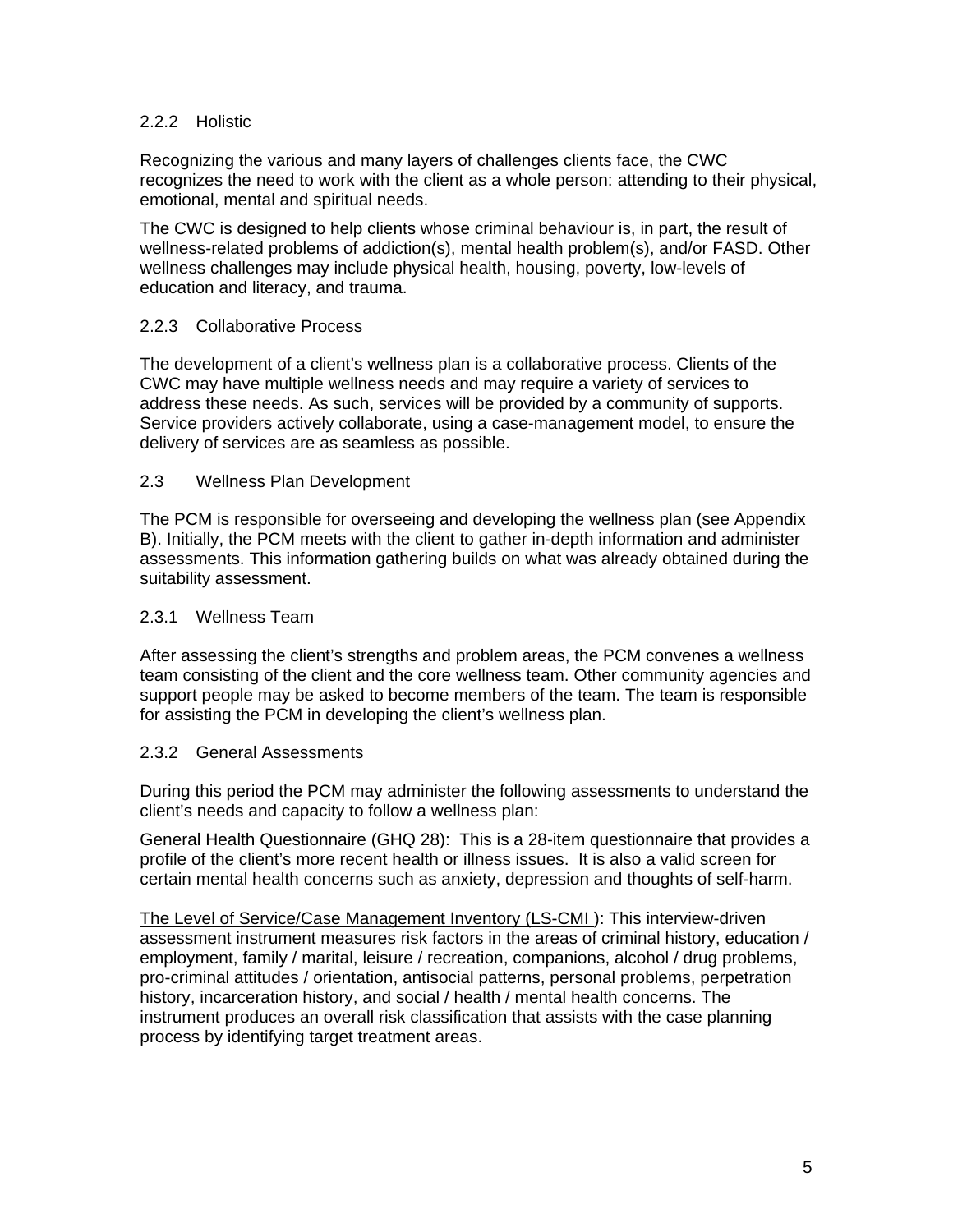#### 2.3.3 Substance Abuse Assessment

The CWC addictions counsellors are part of the CWC core wellness team. They are specifically contacted by the PCM if it is believed that the client may have substance abuse problems.

If the client has substance abuse problems, the following assessments may be conducted by the CWC addictions counsellors:

- Drug Abuse Screening Test (DAST) measures severity of problems occurring by determining the life areas negatively affected by an individuals' drug use.
- Problems Related to Drinking Scale (PRD) measures severity of problems by determining the life areas negatively affected by alcohol use.
- Alcohol Use Questionnaire (ADS) assists to measures severity of physical and mental damage done by alcohol.
- Inventory of Drug-Taking Situations (IDTS) identifies life situations that the individual is likely to use or is at risk of using drugs and/or alcohol.
- Drug-Taking Confidence Questionnaire (DTCQ) identifies individual's level of confidence to deal with life situations without using drugs and/or alcohol.

These tools evaluate the degree of substance abuse severity over the last 12 months.

A semi-structured interview assessment tool is also used. It looks at the detailed history of the client's use patterns, negative and positive consequences to use, life areas impacted by use, decision-making abilities and motivation level of change.

Many of the clients of the CWC are expected to have significant alcohol and other drug addictions. If the client is in active withdrawal and they are in custody at the time, the release from custody may be delayed until they are stabilized.

#### 2.3.4 Mental Health Assessment

A CWC mental health nurse is part of the CWC core wellness team. If the client has, or is suspected of having a mental health problem, they are referred by the PCM to a mental health nurse through completion of a referral form. The nurse meets with the client to conduct a mental health intake assessment.

After completing the initial intake assessment, the mental health nurse arranges a psychiatric assessment by the consulting psychiatrist if needed. Following completion of the assessment/s the mental health team will decide based on the admission criteria according to the general mental health service guidelines set out by the Department of Justice, the assessments, and discussions whether they can provide mental health services to the CWC client.

If the client meets the CWC criteria and the mental health guidelines for service, the mental health nurse develops a mental health case plan for the client. This plan includes the following major elements:

- psychiatric/nursing diagnosis
- client objectives
- interventions & treatment
- recommendations

The mental health team may also arrange other psychological and/or psychiatric testing, therapy or admissions that the client may require. These may include: psychological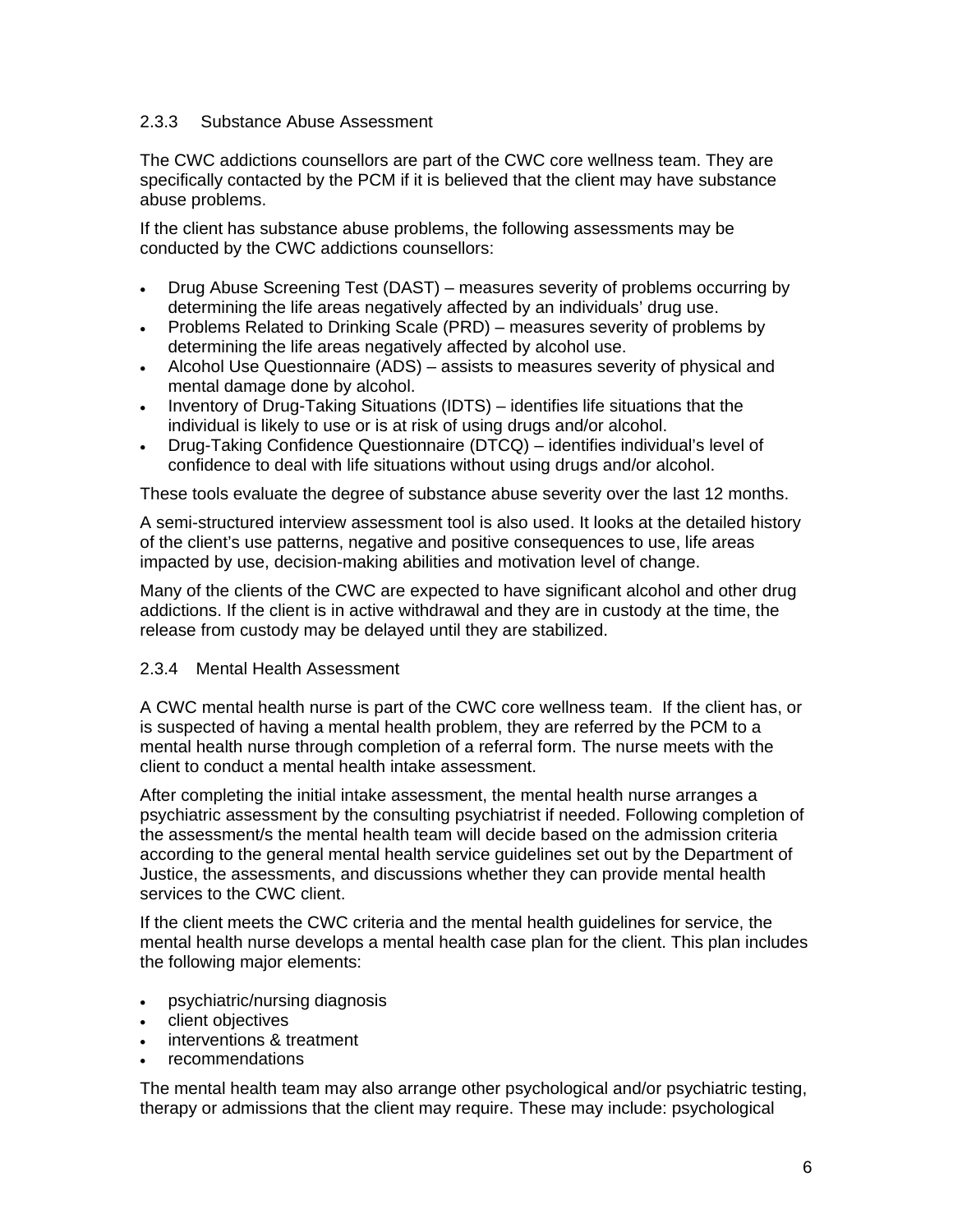tests (i.e. the Hamilton Depression Rating Scale, personality inventory); neuropsychological testing; specialized therapy (i.e. dialectical behaviour therapy, trauma counselling); and, admissions to the Whitehorse General Hospital or other psychiatric units required for stabilization or rehabilitation.

The mental health treatment plan is submitted to the PCM, Crown and defence counsel, and to the Court. The PCM integrates the mental health treatment plan into the client's overall wellness plan.

#### 2.3.5 FASD Assessment

If a client is suspected of having FASD, the PCM will administer the Fascets screening tool. This screening tool is used to support the referral and diagnosis process and is not intended as a diagnosis tool. This tool would be used should FASD be suspected and in absence of an FASD diagnosis.

A client may be placed on a waitlist for a comprehensive FASD diagnosis. This waitlist is maintained by the Fetal Alcohol Spectrum Society of Yukon (FASSY).

#### 2.3.6 Other assessments

Other assessments will be conducted as they are formally incorporated into the CWC process.

#### 2.4 Wellness Plan Contents

Services and supports are developed based on the following list of potential wellness needs (see Appendix B):

- 
- 
- 
- Family support **•** Attitude
- Education/employment Professional Support
- 
- Parenting and Child Care Financial
- Medical Concerns Other
- Substance Abuse Cognitive Issues
- Mental Health  **Leisure/Recreation**
- Housing  **Spirituality** 
	-
	-
- Family/Marital  **Emotional issues** 
	-
	-

#### 2.5 Wellness Plan Case Conference

After assessments have been completed, the PCM convenes a wellness plan case conference. Members of the core team, family/support person and community services providers are brought together for a case conference prior to the plan being submitted to the judge.

At the case conference, the client's wellness plan is finalized.

Wellness plans are submitted to the court, Crown and defence, two days prior to the client's court date.

2.6 Wellness Plan Submission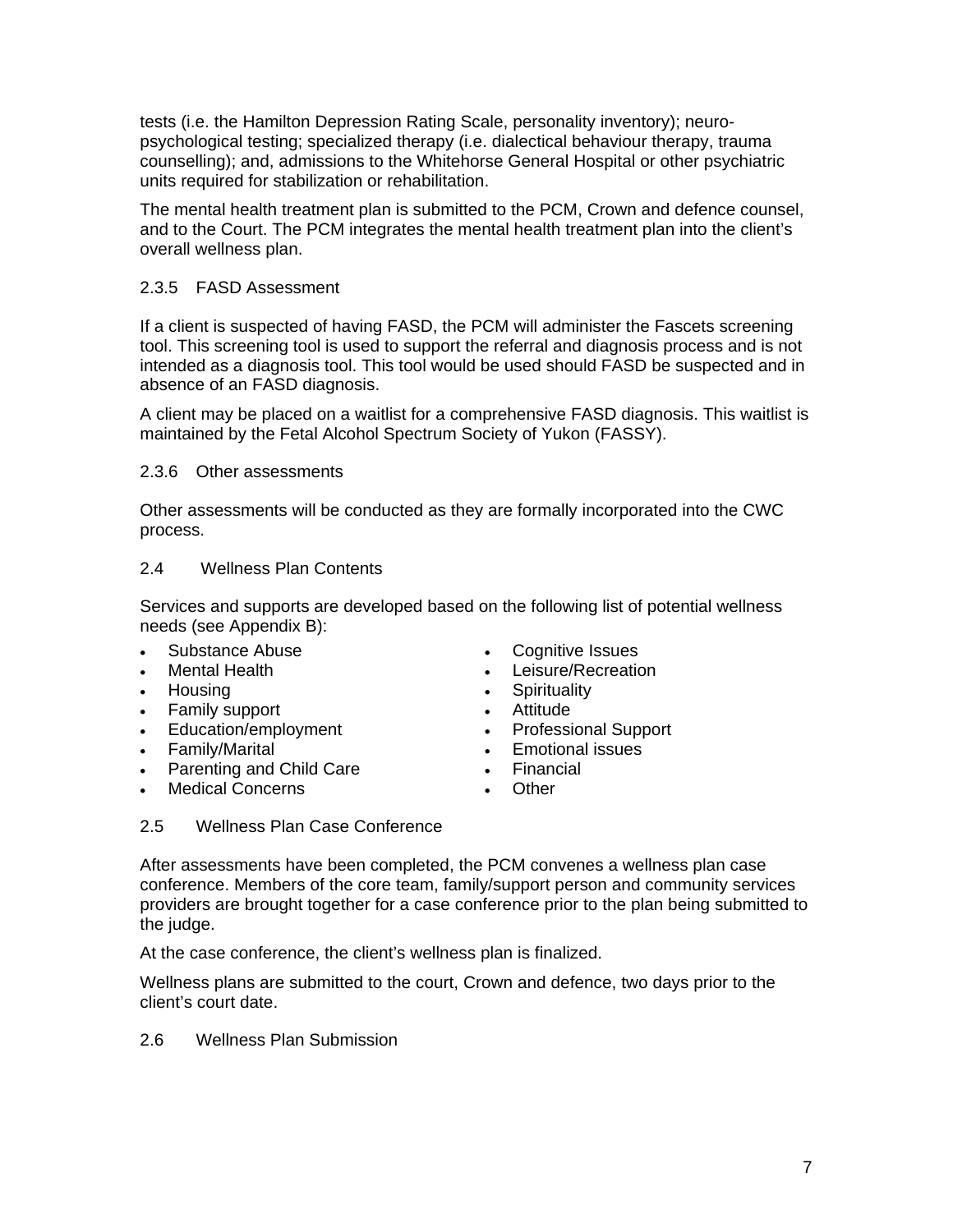On the day that the client's Wellness Plan is scheduled to be submitted to court, the plan is discussed at the pre-court meeting. In the CWC, the Judge engages the client in a brief discussion about their plan during the court check-in.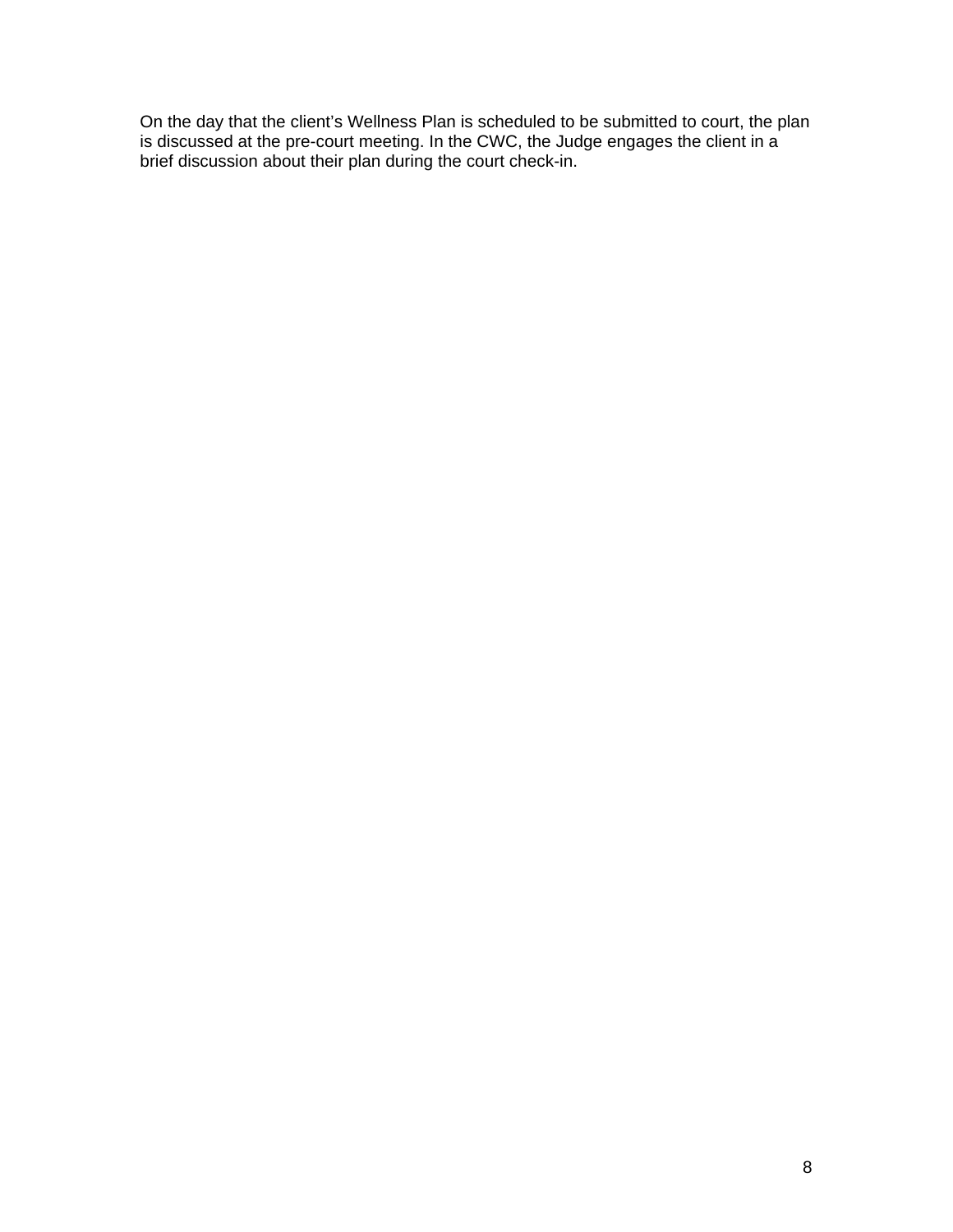### **APPENDIX A**

#### **CWC Core Wellness and Pre-Court Team Members**

#### **1. Core Wellness Team**

The Wellness Team core members are as follows:

- 1. PCM
- 2. CWC addictions counsellor
- 3. CWC mental health team (mental health nurse and consulting psychiatrist)
- 4. CWC physician

If the client is First Nations, the Wellness Team core members may include, with the client's approval, one or more of the following:

- representative of the client's First Nation
- support person, including family members(s)

If the client is diagnosed with, or suspected of having FASD, the Wellness Team core members may include, with the client's approval:

- a representative of FASSY
- support person, including family member(s)

 Members of the client's expanded Wellness Team may include representatives from government and community service providers.

The client's expanded Wellness Team also includes any additional support person(s) that the client has identified. This could be a member of their family, First Nation, a friend, AA sponsor, employer, etc.

#### **2. Pre-Court Team**

Members of the CWC pre-court team are as follows:

- 1. CWC coordinator (Chair)
- 2. CWC Judge (present only for clients who are in their Wellness Journey)
- 3. Aboriginal Court Worker
- 4. Crown counsel
- 5. Defence counsel
- 6. Primary Case Manager
- 7. CWC mental health nurse
- 8. CWC addictions counsellor
- 9. Crown Witness Coordinator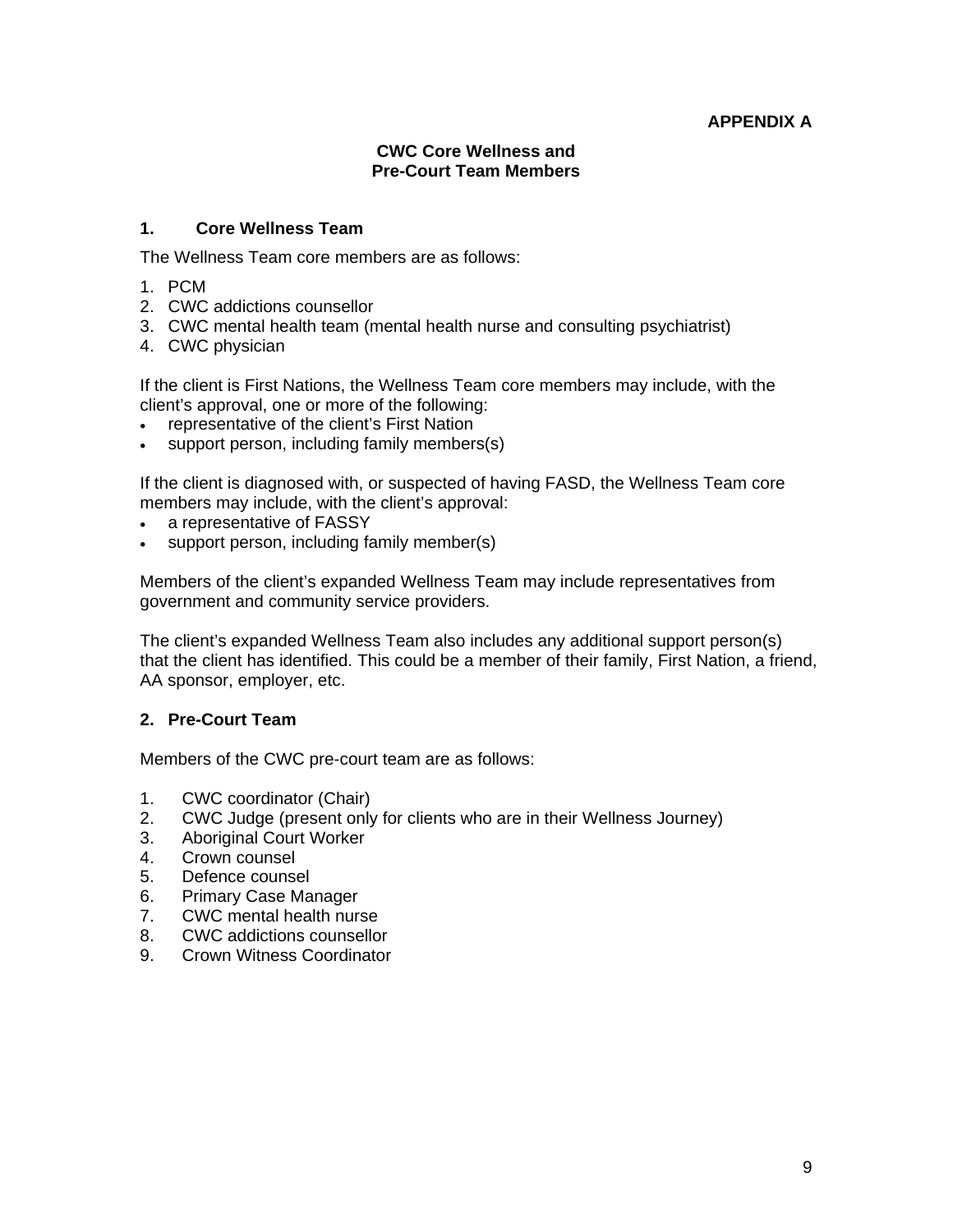#### **APPENDIX B**

### **Community Wellness Court Wellness Plan**

**Name: DOB:** 

**Reason for Referral:** 

**Treatment Team:** 

**Social History** 

**Determinants of Wellness:** 

**Substance abuse** 

**Mental Health** 

**Housing** 

**Family support** 

**Education/employment**

**Family/Marital** 

**Parenting and Child Care** 

**Medical Concerns** 

**Friends** 

**Cognitive Issues** 

**Leisure/Recreation** 

**Spirituality** 

**Attitude Professional Support** 

**Emotional issues**

**Financial** 

**Other** 

**Assessments**